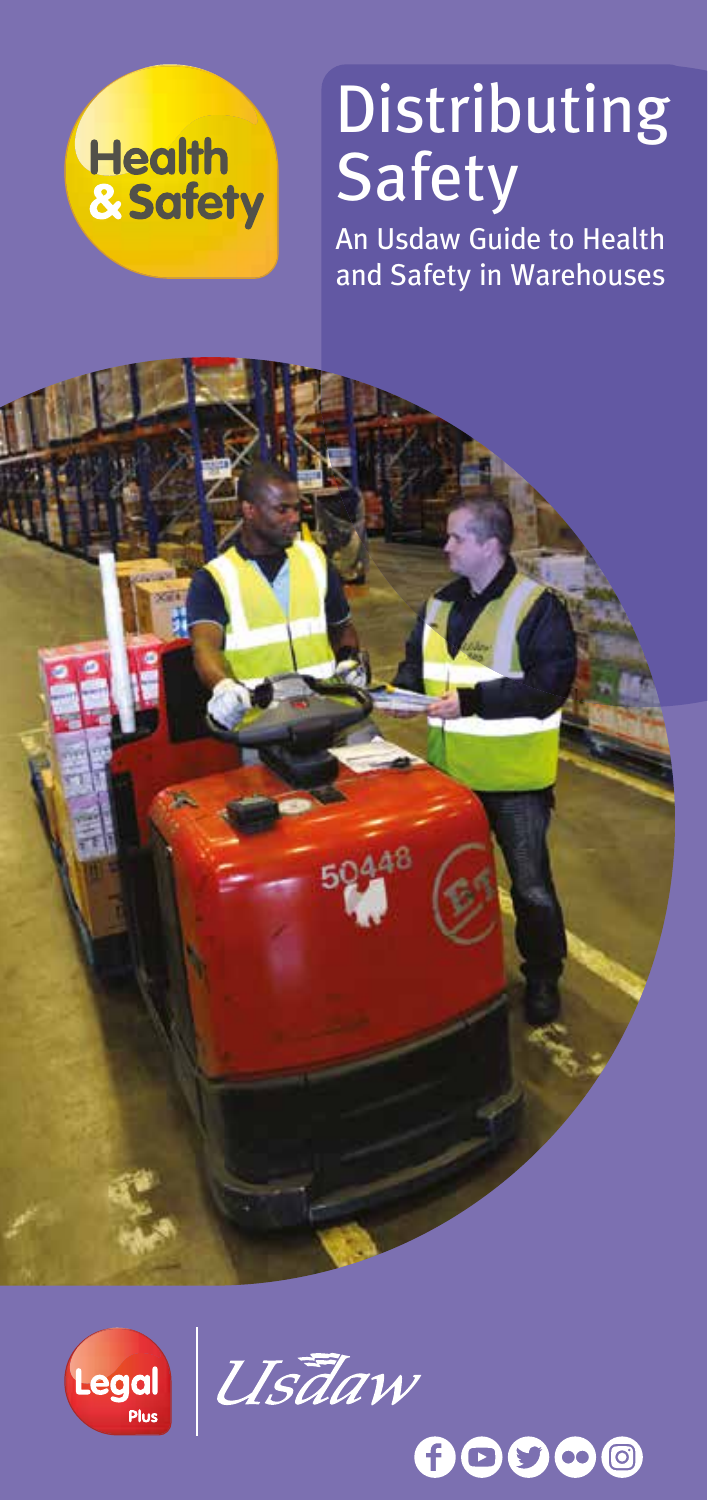## Introduction

Over 20,000 Usdaw members work in distribution in warehouses handling large volumes of goods. Frozen foods, groceries, pharmaceutical products and household and DIY products – the goods handled are as varied as the locations. But common factors include high volumes, rapid throughput and intensive manual handling. The HSE's guidance on health and safety in warehouses, 'HSG76 Warehousing and Storage – A Guide to Health and Safety', gives detailed advice on the common hazards.

This leaflet distils the guidance from HSG76 with the years of experience of Usdaw Health and Safety Reps. It covers many of the most significant risks in the sector and provides useful checklists for Reps to use when inspecting their warehouse.

Research has proved that Union Health and Safety Reps can make a real difference to health and safety performance in their workplace. But they can only do so if they use their legal functions to inspect the workplace and to represent members. The experience, knowledge and training of Union Health and Safety Reps are valuable assets. Many employers now realise how helpful they can be.

But Reps also provide another important service. Some of the most important risks remain hidden because workers want to get on with the job and are reluctant to complain. Checklists in this guide stress the importance of Reps talking to members. By doing so in an organised way Reps can uncover the hidden risks and give a collective voice to workers' concerns. Often these problems can be remedied by simple changes – making work more productive and efficient as well as safer and healthier.

Working methods in the sector are changing fast in response to business pressure and technical and environmental change. Some of the emerging issues such as stress and musculoskeletal risks from paperless picking systems and increased knowledge about health risks from shift systems cannot be covered in such a compact guide as this.

Reps can keep informed about the changes and about emerging risks by signing up to our email alert system and checking out our health and safety web pages – **www.usdaw.org.uk/ healthandsafety**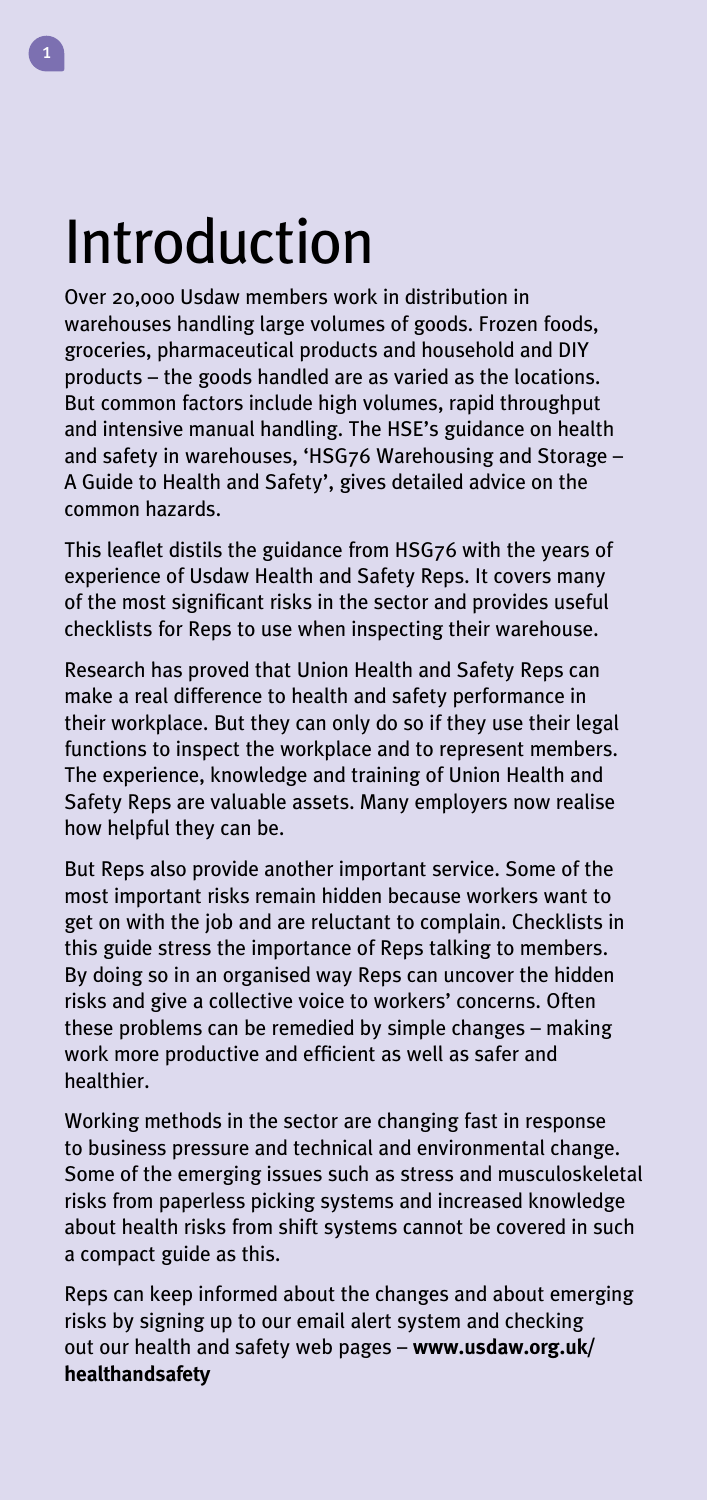# Slips and Trips

Slips and trips are the commonest accidents in warehousing and can cause serious injury. At the same time they are easy to prevent.

#### **Slips**

Wet or contaminated floors are the main slipping hazard. This can be from leaking roofs, ingress of rain water at loading bays or spilt goods from damaged packaging. Good housekeeping and cleaning regimes are important. Systems should be in place to remove slipping hazards as soon as possible. Most warehouse floor surfaces are good when dry, level and clean. But even the best can become dangerous when wet or contaminated with spilt product.

Slip resistant footwear can help. But it is better to remove slipping hazards where possible and only to use footwear as an additional measure.

#### **Trips**

Trips occur when floors are untidy with goods left in the wrong place, discarded package strapping, pallets and other items where they should not be. Uneven floors also cause problems. Goods should only be stored in designated areas. Traffic routes (both vehicular and pedestrian) should be kept clear and free from obstructions and all floor areas should be even, in good repair and clean. Good lighting is also essential. All these control methods must be applied to both indoor and outdoor work areas.

The Usdaw risk mapping tool for slips and trips – **www.usdaw.org.uk/slipsandtrips** can help identify problem areas. Reps should regularly inspect the workplace and ensure slips and trips are on the agenda at safety committee meetings.

- **O** Use the Usdaw risk mapping tool.
- **Talk to members to find where hazards are.**
- **Inspect the workplace regularly.**
- Discuss ways of preventing contamination from getting onto the floor.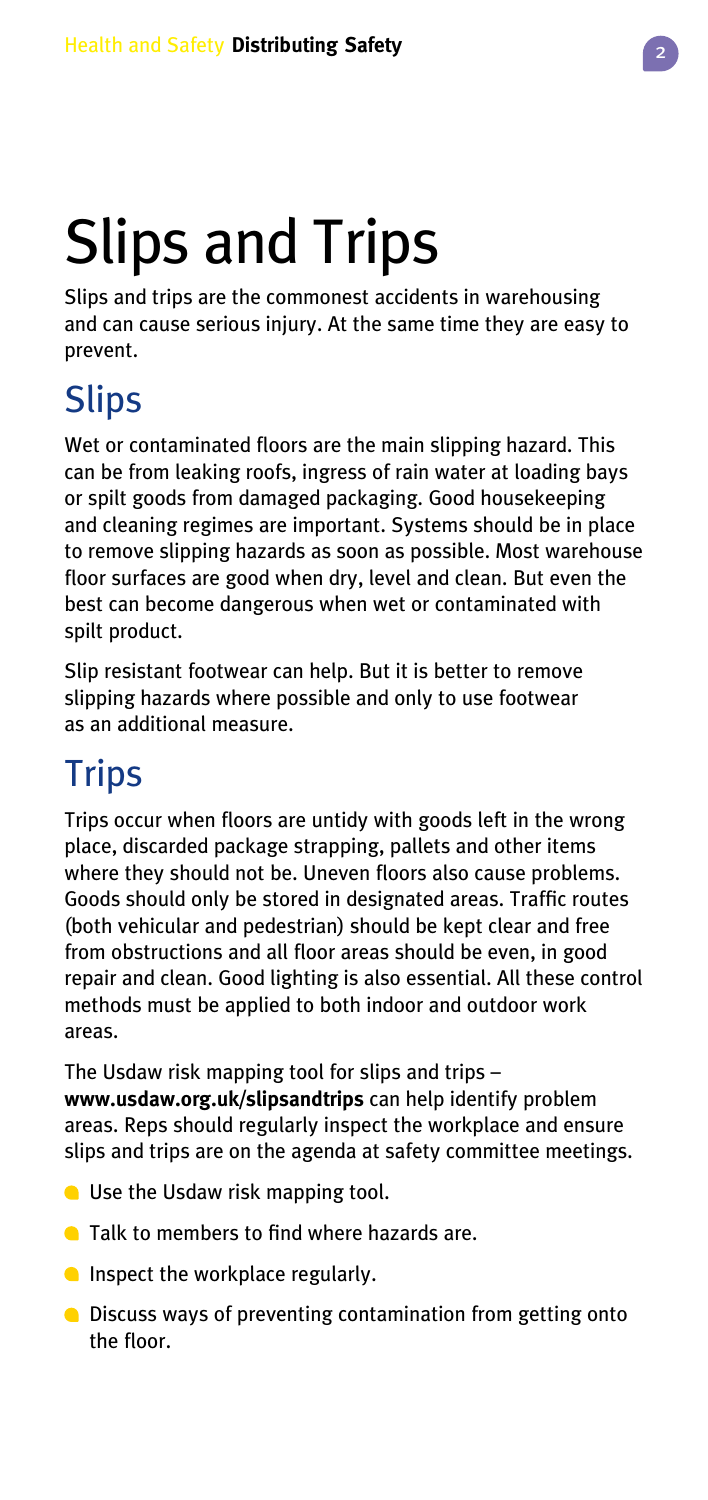- Is there a system for clearing up spillages and removing obstructions?
- Are goods stored safely in clearly marked locations?
- Are flooring materials level and secure on all walkways?
- Are slopes and changes of level clearly marked?
- Is lighting adequate?
- **In appropriate footwear provided?**

#### **Usdaw slips and trips mapping tool**

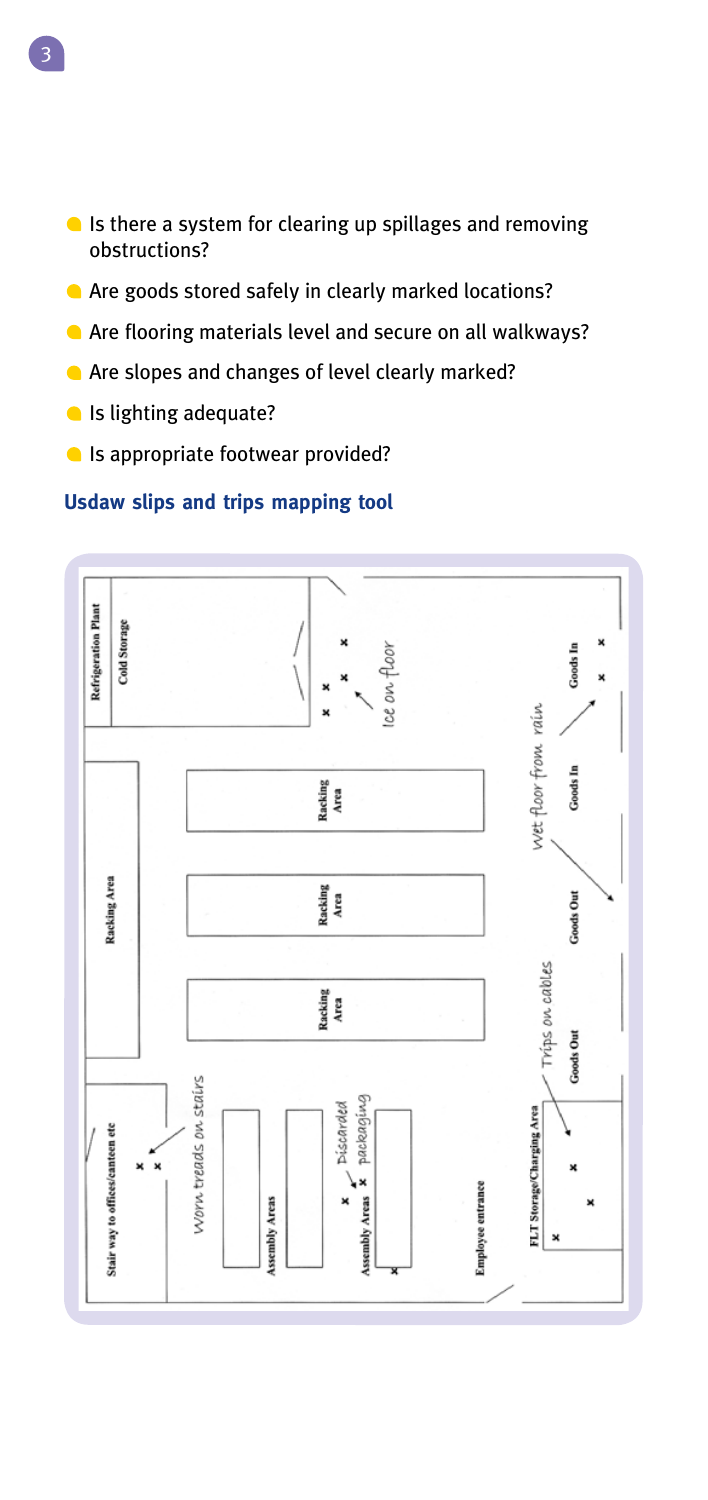### Manual Handling

Back pain and strain injuries to arms and legs are the main causes of work-related absence. Warehouse work involves intensive manual handling often involving heavy weights. But it is not only the weight of the load that can cause problems. Even light objects can cause risks if the work is repetitive; the load is awkward to hold or lifting involves stretching or twisting. A number of risk factors have to be considered.

| $T$ – the task        | Does it involve repetitive work or<br>prolonged effort?<br>Are there enough rest breaks?                                                         |
|-----------------------|--------------------------------------------------------------------------------------------------------------------------------------------------|
| $I$ – the individual  | Does a person's height or age put<br>them at greater risk?<br>Are there other factors such as<br>disability?<br>Are pregnant women more at risk? |
| $L$ – the load        | Is it heavy?<br>Is it awkwardly shaped or<br>otherwise difficult to hold?                                                                        |
| $E -$ the environment | Are there obstructions or space<br>constraints that force workers to<br>stretch or twist?<br>Are there cold draughts?                            |

The law requires employers to arrange the work to eliminate manual handling risks if they can. Any remaining risk must be reduced as far as possible.

The HSE has produced a range of tools to help assess the risk – the Manual Handling Assessment Chart (MAC), guidance on pushing and pulling and a filter for risks from repetitive work – **www.hse.gov.uk/msd/index.htm**

Employers often put a lot of reliance on training in safe handling techniques. But research has shown that generic training does not prevent injuries. If training is provided it should be taskspecific. It cannot be used as a substitute for risk prevention.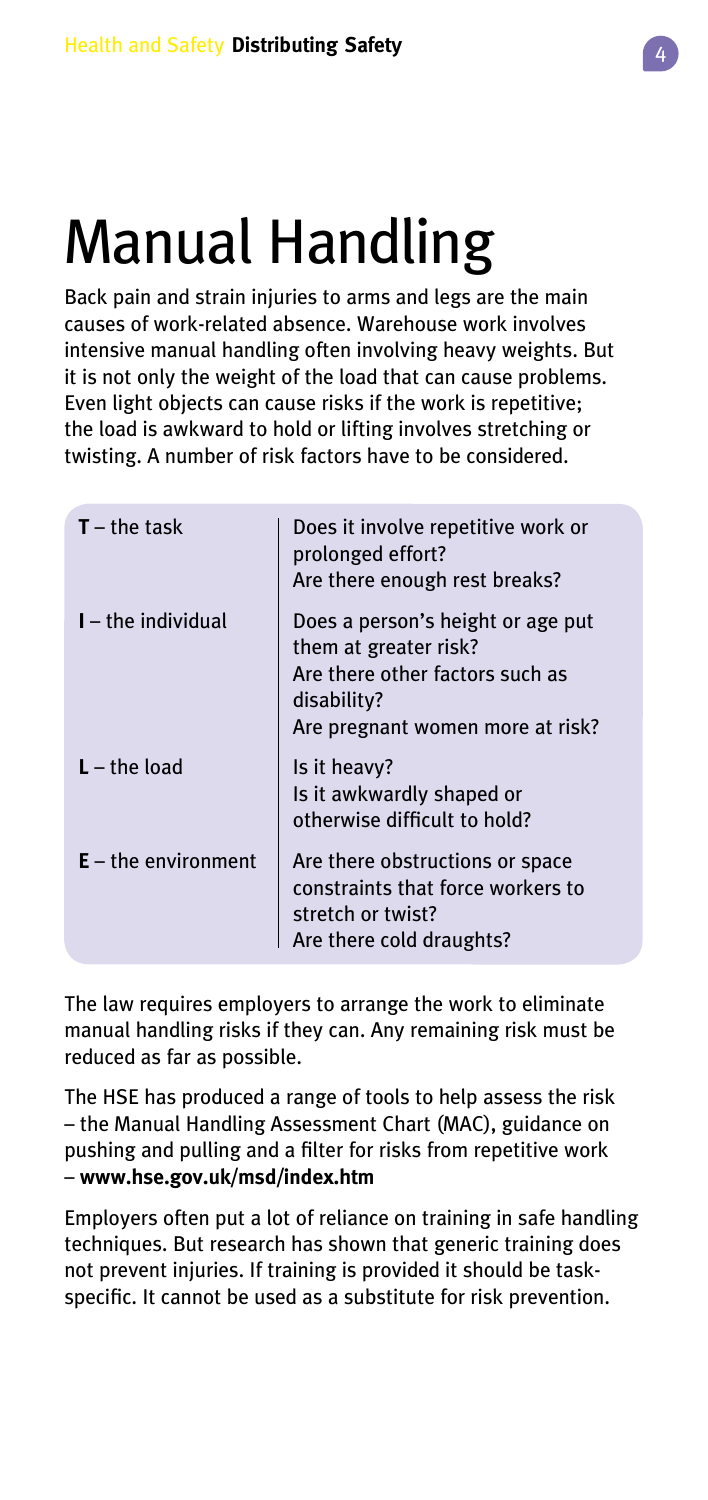Automated systems can remove the need for manual handling. Even simple tools such as trolleys and rollers can reduce the risk. But all such equipment needs to be properly maintained and assessed for any new risks it may bring.

- Have manual handling assessments been done for all handling jobs?
- Are there particular risks eg reaching into racking or inside containers?
- Do members find some jobs cause more aches and pains than others? (Use the Usdaw body mapping tool and survey forms to talk to members.)
- Are handling aids provided eg levellers, trolleys, tilting racks?
- Is training appropriate and effective?





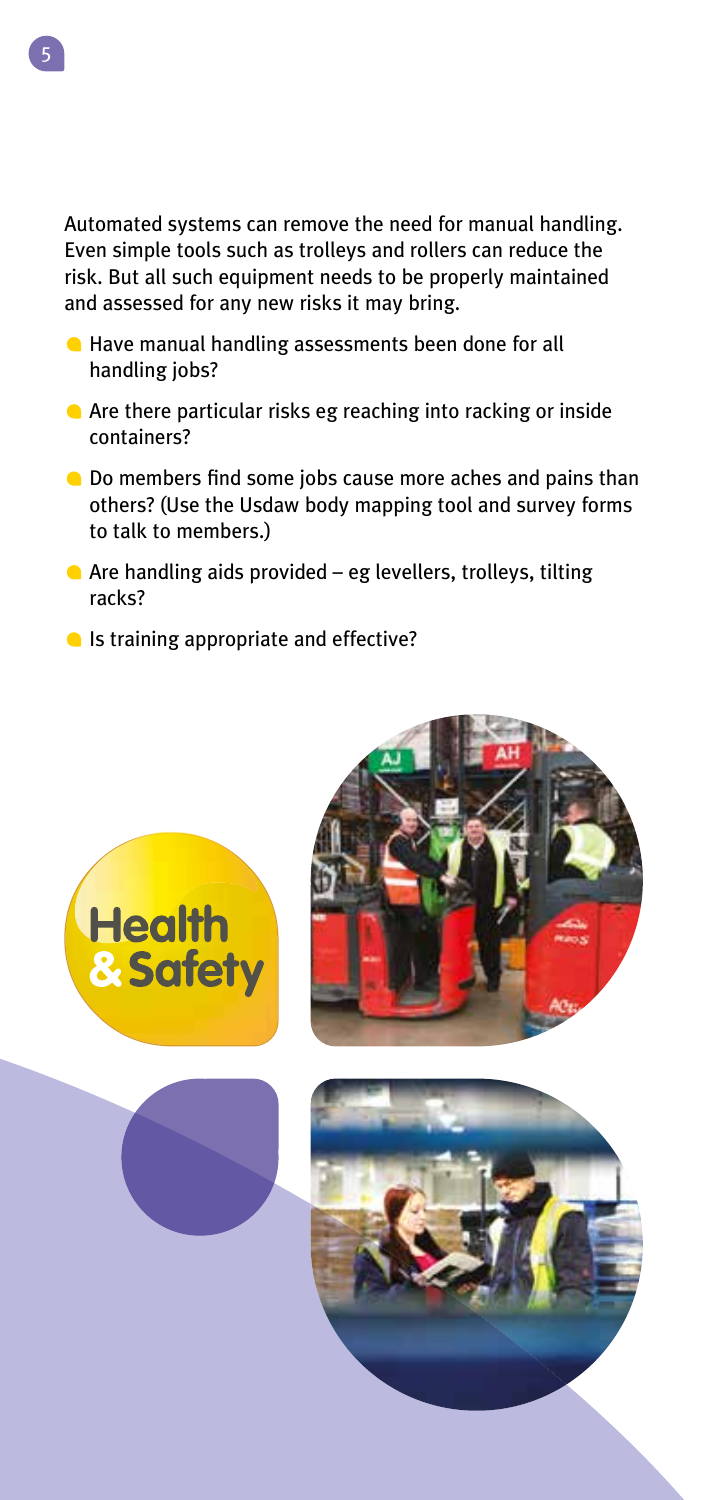# Vehicle Movements

Being run over by a vehicle is one of the main causes of fatalities in the warehousing sector. The greatest danger comes from reversing vehicles. Even slow-moving vehicles can kill if the victim cannot be seen by the driver. Every year 50 to 60 workers are killed in workplace transport accidents.

The best protection is strict segregation between pedestrians and vehicles. This requires clearly planned traffic routes inside and outside the warehouse; use of one-way systems where possible; barriers to separate pedestrian routes from vehicle routes and well-marked crossing points where necessary. Pedestrian access to vehicle areas should be kept to a minimum. Any pedestrians who do have to enter these areas should wear hi-vis vests. Both drivers and pedestrians should be aware of the areas where segregation is not possible.

Inside the warehouse, physical segregation may be more difficult – eg where pickers and lift trucks have to work in the same aisles. Other means such as separating times when trucks or pickers operate in an aisle or strict enforcement of rules about pedestrians avoiding trucks, drivers using horns and not operating trucks if pedestrians are in close proximity may be needed.

When trailers are being loaded or unloaded, systems such as traffic lights or key-holding need to be in place to prevent premature drive-offs. If drivers need to be able to view the loading operation then a safe refuge to observe from should be provided.

- Are pedestrians and vehicles separated as far as is possible?
- Are physical barriers used and crossing points clearly marked?
- Are there any areas where people take 'short cuts'?
- Does everyone wear hi-vis clothing in areas where vehicles operate inside and outside the warehouse?
- $\bigcirc$  If pedestrians and trucks have to share aisles in the warehouse are there rules to prevent accidents?
- Do managers enforce the rules effectively and consistently?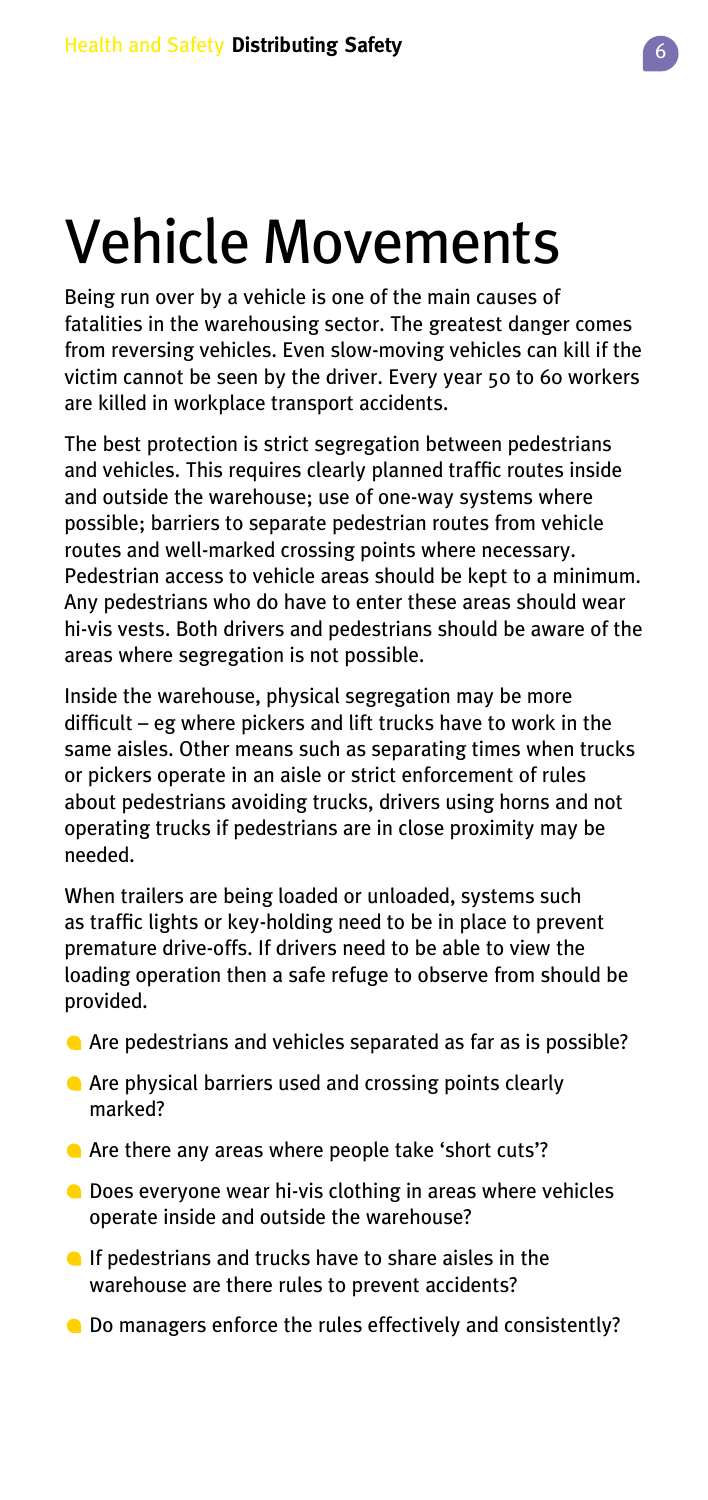

- Is there a system to prevent premature drive-aways from loading bays?
- Is reversing of vehicles kept to a minimum eg by use of one-way traffic systems?
- Are all visiting drivers made aware of the traffic rules on site?





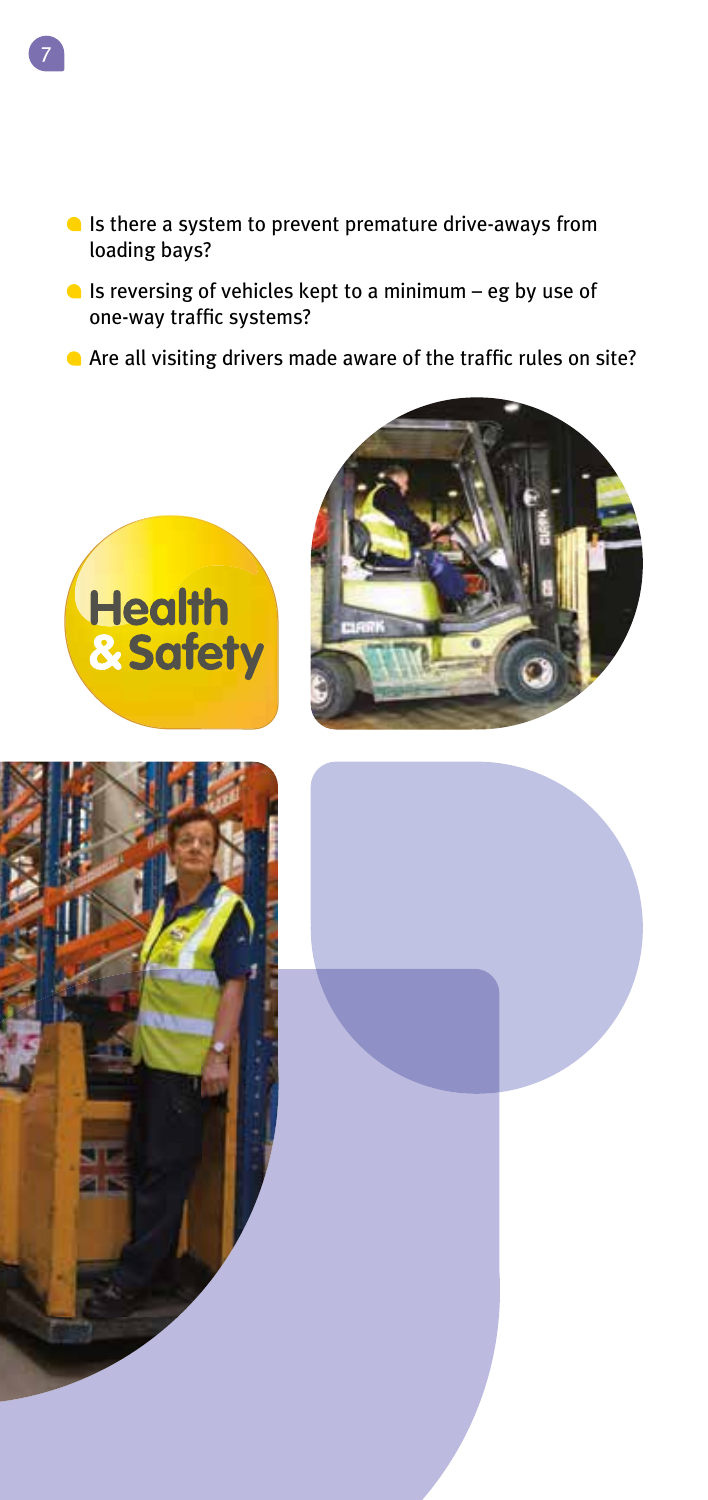# Lift Trucks

A variety of lift trucks are used throughout warehousing. They are involved in a large proportion of accidents and serious injuries.

Both driver selection and driver training are important. Operators should be reliable, responsible and physically capable. Use of trucks should be restricted to properly trained drivers. Training should be specific to the type of truck used and the work that it is used for. Systems should be in place to prevent unauthorised use. Under-18 year olds can operate lift trucks but only under close supervision.

Some medical conditions may affect the ability to operate lift trucks safely. The HSE provides guidance on medical standards, which are based on the DVLA standards for car drivers. This does not mean that a person with a particular health condition or disability should automatically be excluded from lift truck work. Reasonable adjustments may be possible and people should be assessed on individual merits and ability.

Lift truck drivers can spend many hours on their machines. It is important that the cab is suitable for them to work comfortably during their shift. This may include localised heating in the cab where required. There should also be a comfortable seat with good lumbar support, well-designed controls and good suspension and tyres.

- Are people given enough time to complete their duties?
- Are drivers trained and periodically tested?
- Are vehicles fitted with audible (horns) and visible (flashing beacons) devices?
- Are lift trucks regularly maintained/inspected?
- Are lift trucks stored in a safe location and refuelled outside if LPG?
- Are keys always removed from the ignition when not in use?
- Are people aware they should never ride on the forks of lift trucks?
- Are lift trucks inspected prior to use on a daily/pre-shift basis?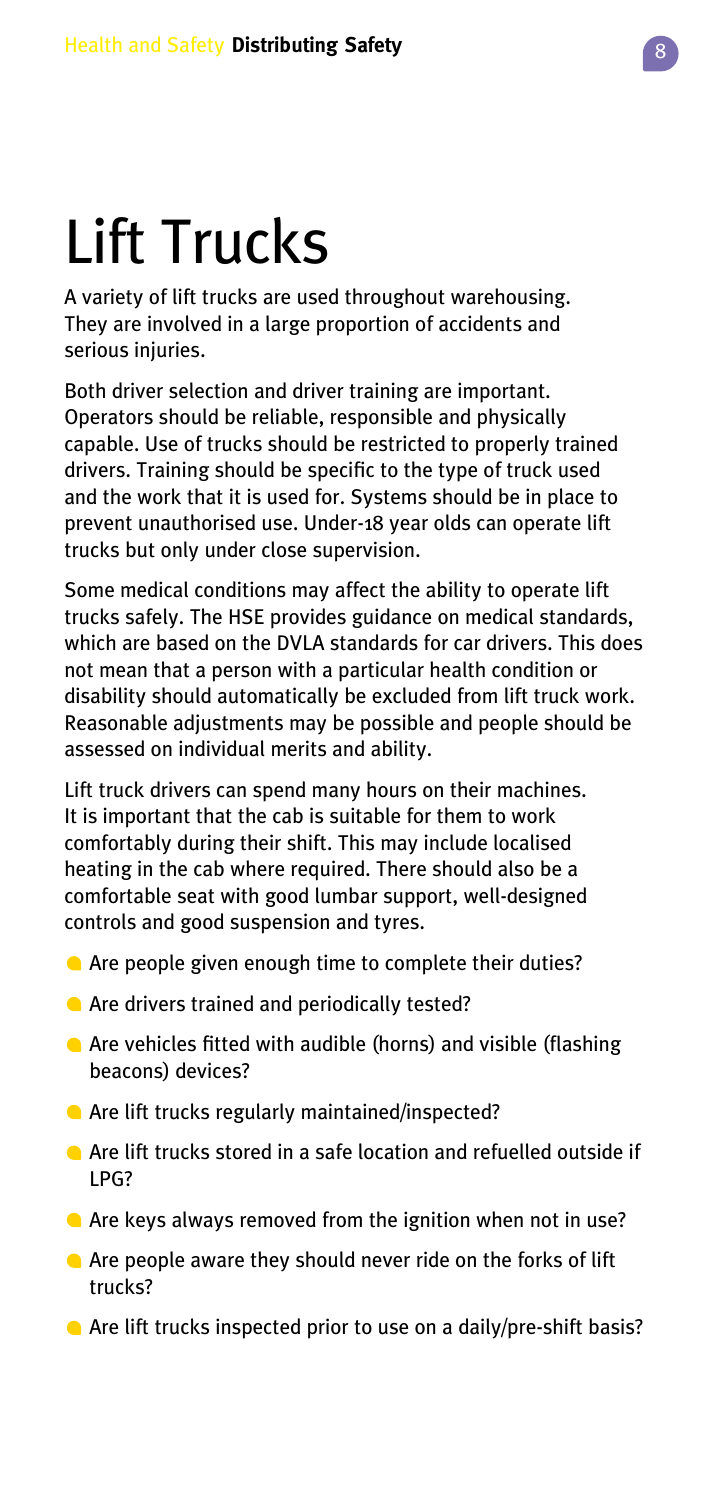## Falls From Height

Work at height can be a routine operation (eg on mezzanine floors or man-up trucks) or an occasional task (eg to remove fallen items from racking). The law requires employers to remove the need for work at height where possible and to reduce the risk when it cannot be avoided.

A fall from less than half a metre can result in major injury. Areas to consider include multi-level picking, loading or unloading vehicles, storage racks and loft areas.

Training, safe systems of work and correct equipment must all be available to enable the work to be done safely. For example, ladders are unsuitable for all but low risk, occasional jobs. Steps, cherry pickers or mobile elevated working platforms are likely to be needed for more routine work at height. Barriers are important to prevent people or objects falling from elevated work stations.

When working at height, falling objects are another cause of major injury. The risk is highest where people are working on storage racks and overloaded or damaged racking. Areas where this kind of work is being undertaken should be sectioned off and unauthorised persons excluded.

- Do people stand on the forks of a lift truck to get access at height?
- Do people climb onto racking to store or retrieve goods?
- Are members carrying more than they can safely manage when using ladders?
- Are pedestrians kept clear when lift trucks are working at height?
- If Is there a system to remove damaged pallets or fallen goods from the racking?
- Are the correct steps, ladders or work-platforms provided for the job?
- Are people trained to use the correct access equipment?
- Are all steps or ladders checked before use?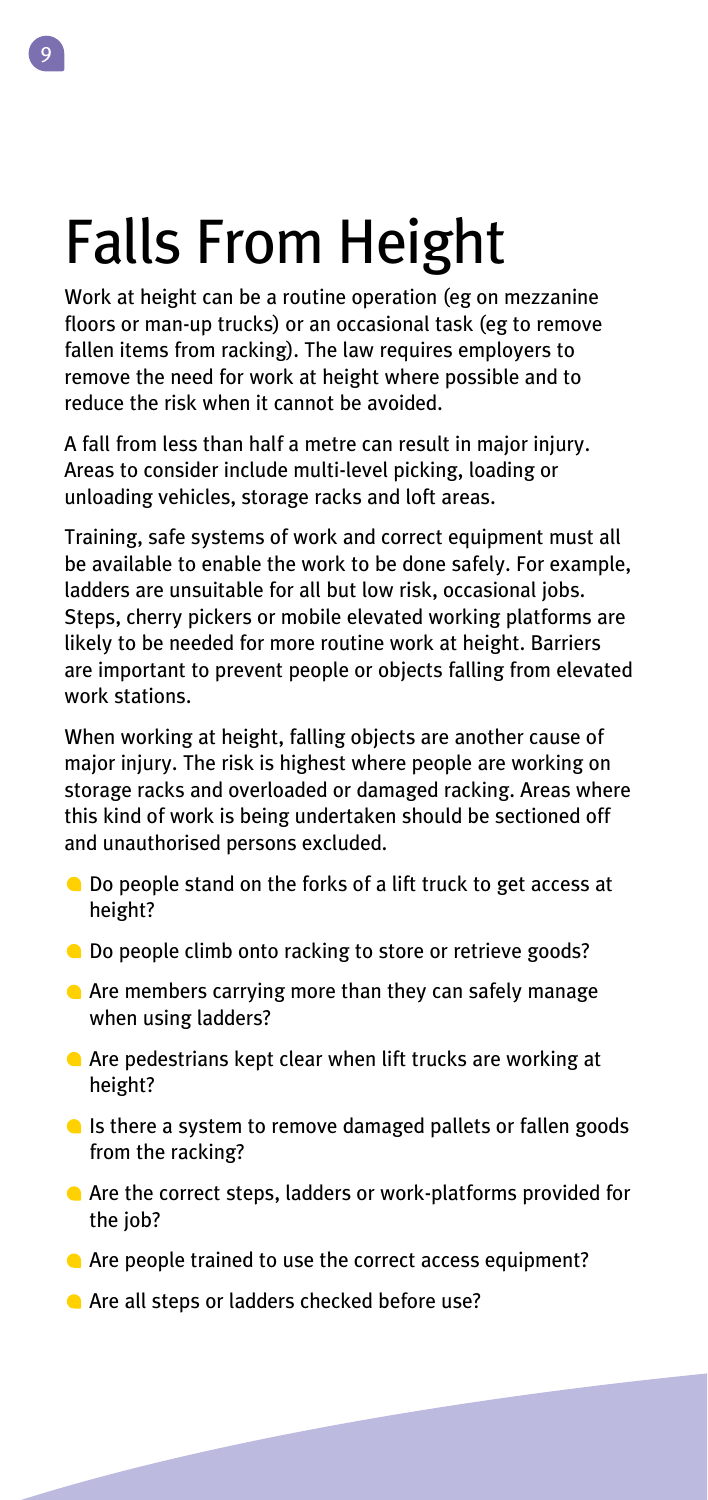## Working in Chillers and Freezers

Cold work or work in Temperature Controlled Storage (TCS) can involve chillers where temperatures are around five degrees Celsius or sub-zero freezers where temperatures plunge as low as minus 20/30°C, therefore extra health and safety precautions are necessary.

TCS work can carry increased health risks such as:

- **G** Frostbite/Frostnip.
- **Chilblains.**
- **A** Hypothermia.

Cold can **aggravate** conditions such as:

- Asthma.
- **Angina.**
- **Arthritis**

Cold also affects people who suffer from circulatory problems such as Raynauds disease – a condition in which blood is prevented from reaching the extremities of the body, mainly the fingers and toes. Hand Arm Vibration Syndrome (HAVS) is a similar condition caused by exposure to vibrating machinery or tools.

Lower temperatures may cause slower mental reactions or reduce manual dexterity which can increase the risk of accidents. Ice build up on floors is also a significant slipping risk.

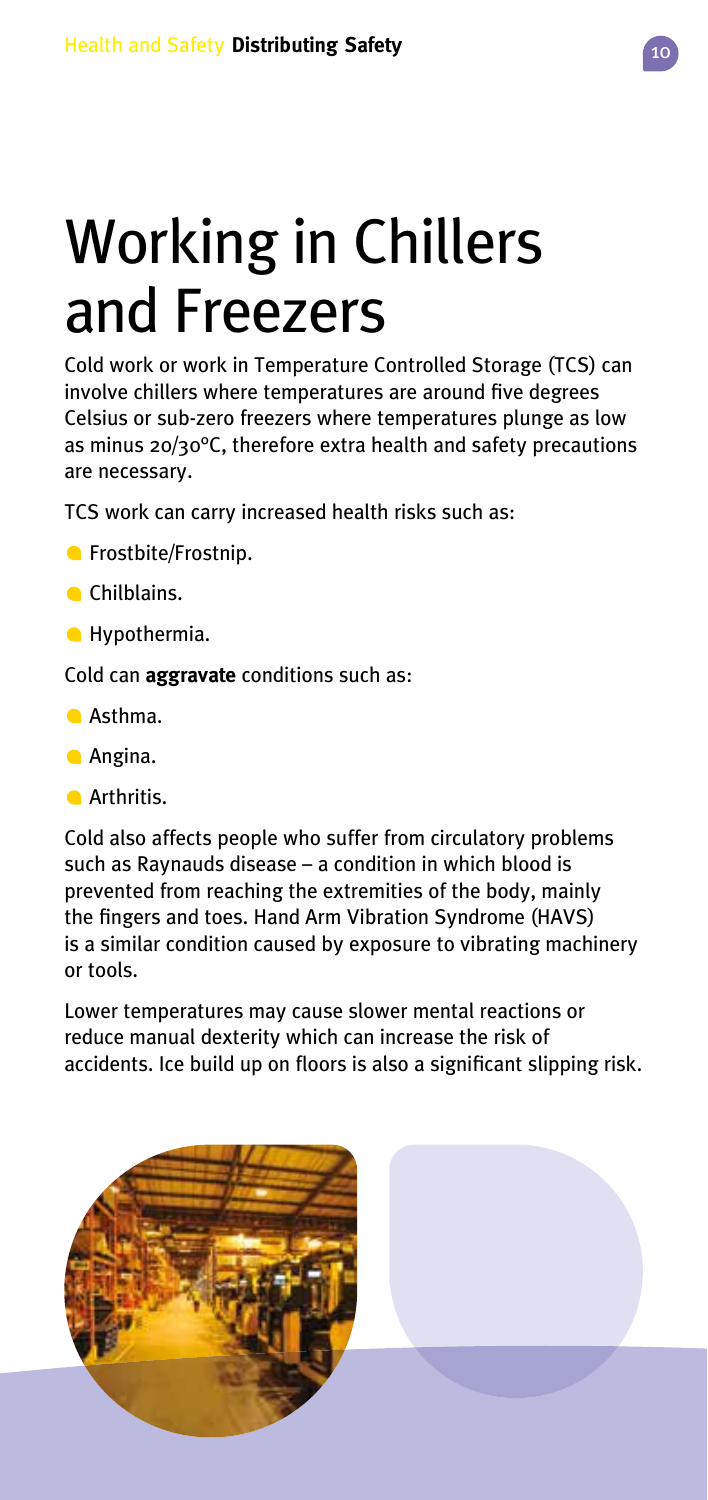Cold environments can have an adverse effect on equipment such as racking, lift trucks and other manual handling equipment. These should be included in regular maintenance scheduling.

Personal Protective Equipment is important when working in TCS and should be suitable for the task being performed. Thin, multi-layered clothing is better as it allows more flexibility for the worker.

- $\blacksquare$  Is there a system to prevent accidental locking in?
- Are procedures in place to prevent/detect refrigerant release?
- Are equipment and racking used at low temperatures regularly checked?
- Are systems in place to prevent ice build-up?
- Are regular health checks on cold store workers carried out?
- Do the company provide suitable thermal/protective clothing for members?
- Do members have access to warm rooms with hot drinks for adequate rest breaks?
- Are the cabs of lift trucks heated and enclosed?
- Is there a person trapped alarm?
- $\blacksquare$  Is there emergency back up lighting?
- Are members informed about the risks of work in a cold environment?



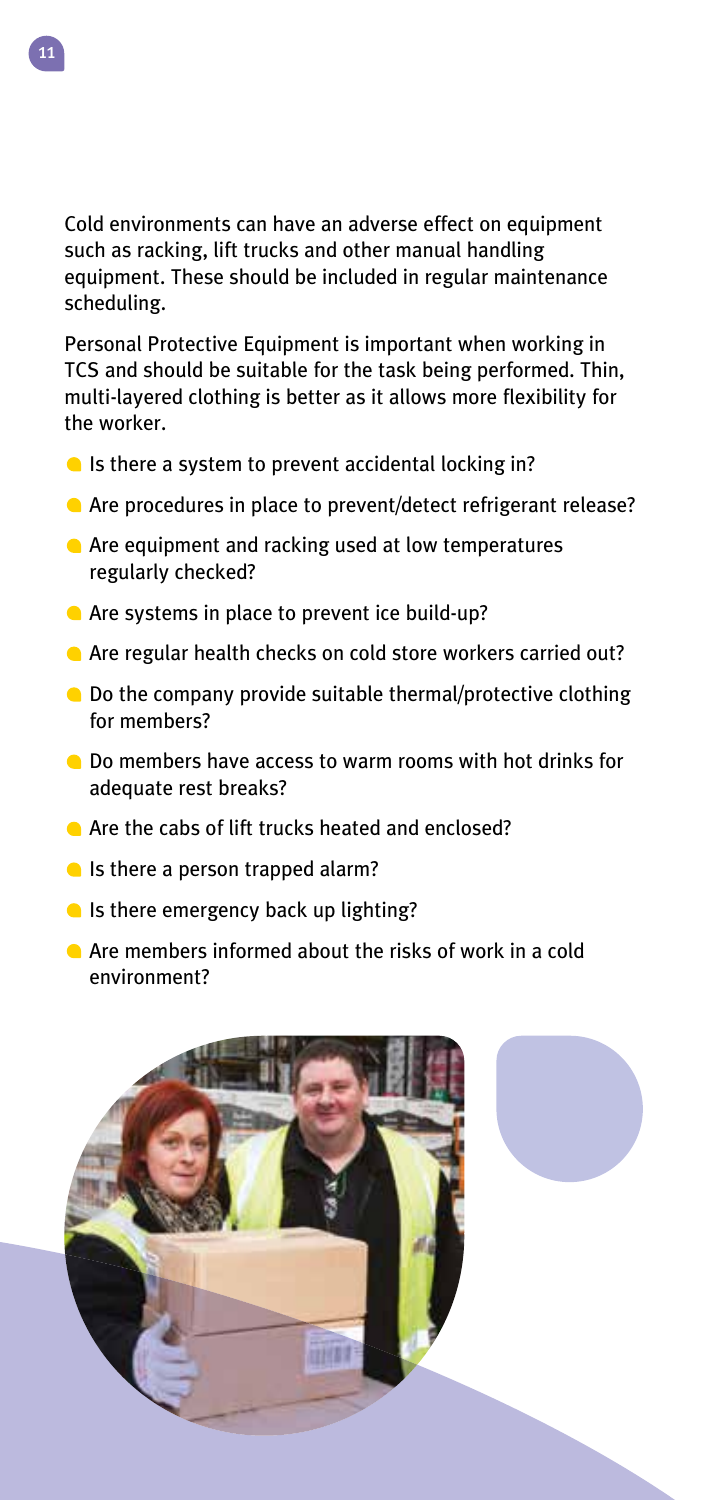## Storage Systems

A wide range of storage systems are used depending on the goods involved. Free-standing stacking is perhaps the simplest and runs the risk of collapse unless stacks are well-built and regularly inspected. Pallet racking is very common and provides versatile and secure storage. However, it is important that maximum storage loads are not exceeded and that racking is regularly checked for damage. Even slight damage can result in catastrophic failure. Pallets or goods from pallets can be dislodged and fall into gaps in the racking. There must be safe systems to clear spillages and retrieve fallen items – especially at height.

Automated retrieval systems are increasingly used to move goods in warehouses. It is essential that these are protected by secure fencing and that workers cannot get inside danger areas while the system is operating.

Conveyor belts should be set at comfortable heights where workers have to pick or pack from them. Risk assessments should ensure there are no trapping points where workers can be dragged into conveyors.

Pallets are widely used and can cause handling injuries as well as cuts and scrapes. Inspection and removal of damaged pallets can limit some of the damage. Training in safe handling of pallets can also help.

Where roll cages are used, mechanical aids such as picking trucks limit the amount of handling inside warehouses. But it is important that workers are trained to pack cages safely and to remove damaged cages to protect other workers further down the supply chain.

- Are storage stacks and racking regularly inspected for damage?
- Are they protected against accidental damage eg from lift truck collisions?
- Is there a safe system for recovering dislodged pallets or fallen items?
- **In Its fencing secure around automated retrieval systems?**
- Are conveyors in the right place and at the right height for workers to use?
- Are there any areas in the storage system that workers find more difficult to work in?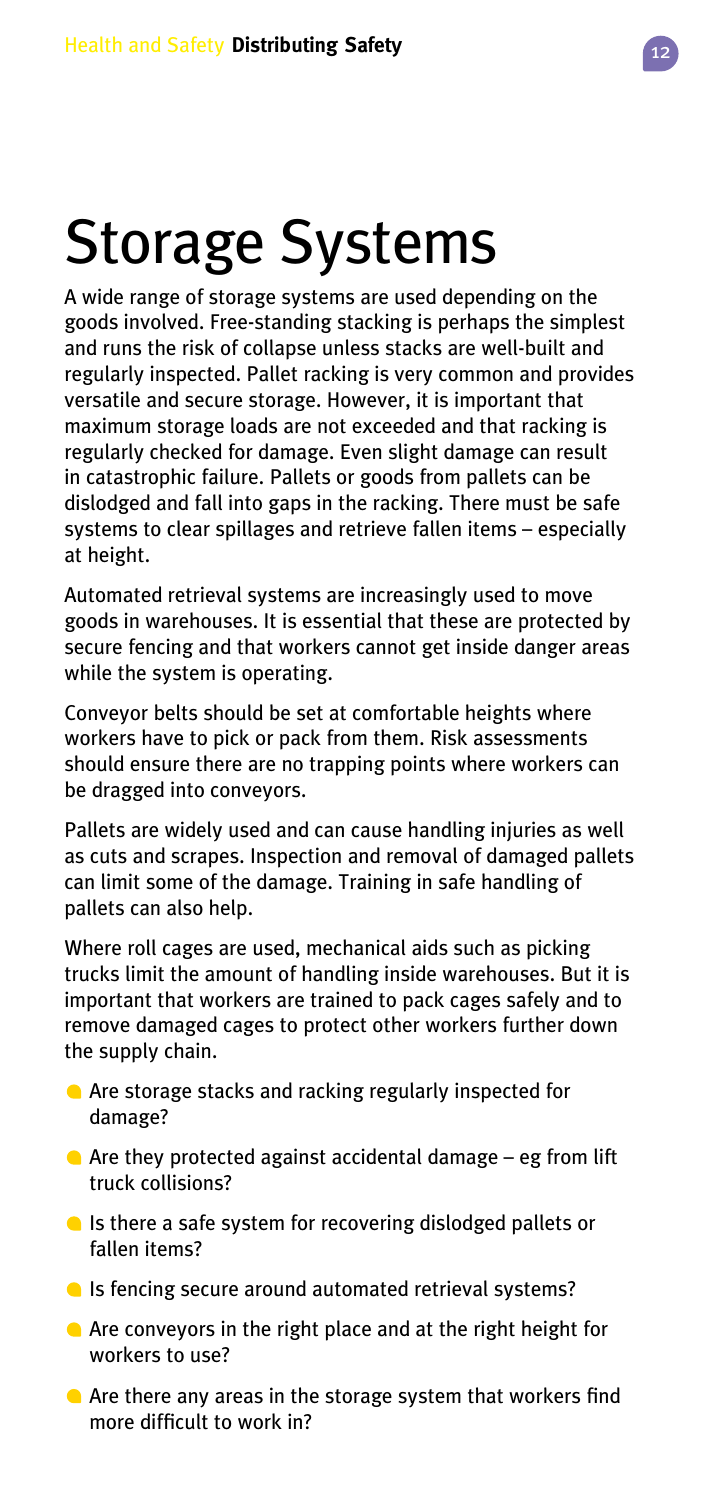# Welfare

As well as a safe and healthy working environment, employers are required to provide decent welfare conditions.

#### **Temperature**

Employers have a duty to maintain a reasonable temperature in the workplace. The minimum temperature should normally be 16°C or 13°C where the work is physically demanding. In warehouses this is not always possible – eg at open loading bays or inside chilled or frozen areas. But in such cases, other steps must be taken to protect workers. There is no maximum reasonable temperature in the regulations, but guidance suggests anything above 27°C is likely to start causing problems.

#### Lighting

Wherever possible there should be access to natural daylight. Lighting should be adequate for the work being carried out and for the hazards associated with that work. It should also be sufficient to enable people to move about safely. Emergency lighting must be provided where there is a risk of failure of artificial light.

#### Washing/toilet facilities

Toilets should be provided in adequately lit and ventilated rooms and be of sufficient number for the amount of people who work in the area. They should be clean and in good repair. Washing facilities should be provided close by.

#### Meals and rest facilities

Facilities should be provided for members to eat meals in an area free from any contamination. There should be sufficient seating to accommodate people, near to washing facilities. A canteen can double as a rest room so long as there is no obligation to purchase food. Drinking water should also be readily available at all times during working hours. Toilet and meal facilities should also be available to visiting drivers at warehouses.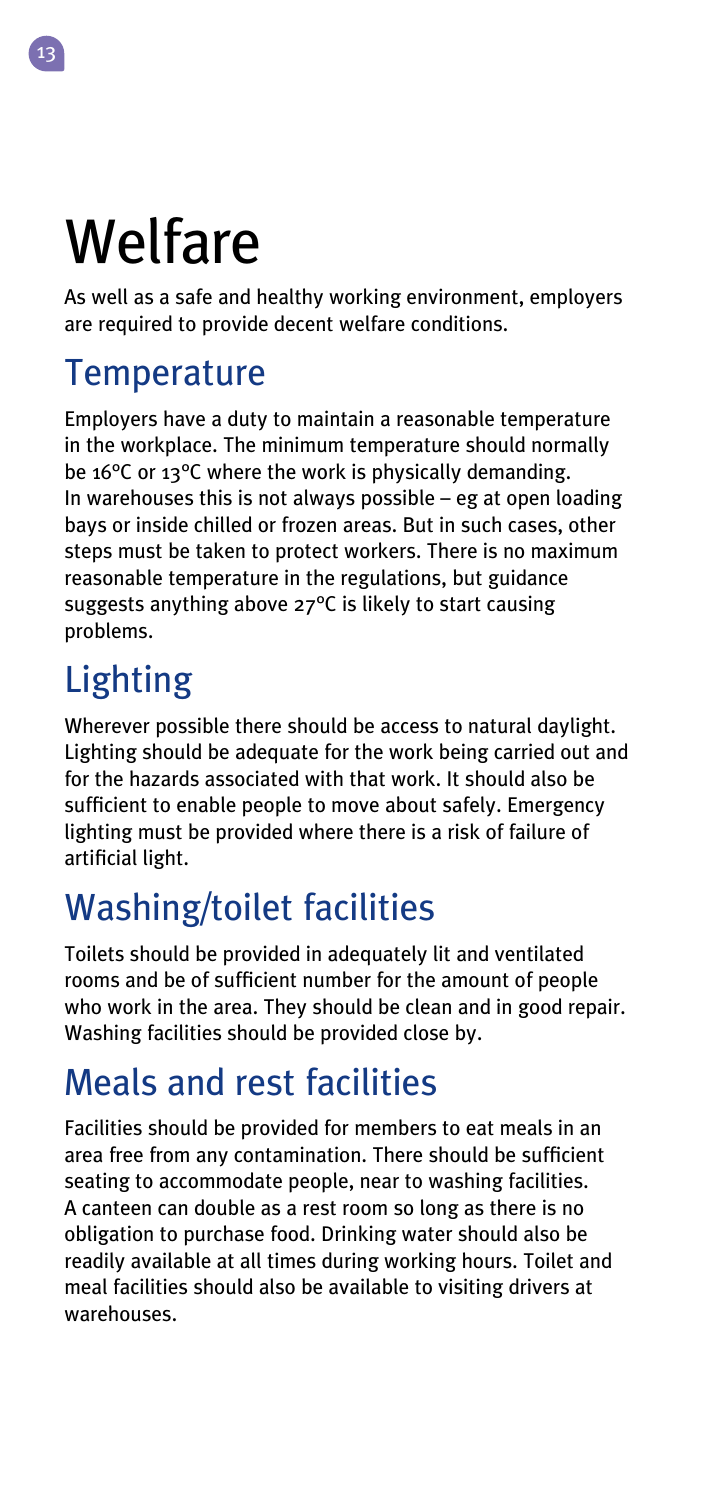

It is important to include welfare in Health and Safety Rep inspections and to talk to members to make sure they are satisfied with the welfare provision.

- Are there parts of the warehouse that members find too hot or too cold?
- Are there areas where members feel the lighting is inadequate?
- Do members have ready access to drinking water at all times?
- In Is there a system in place for members to report problems?
- Are workplace inspections carried out at least quarterly?